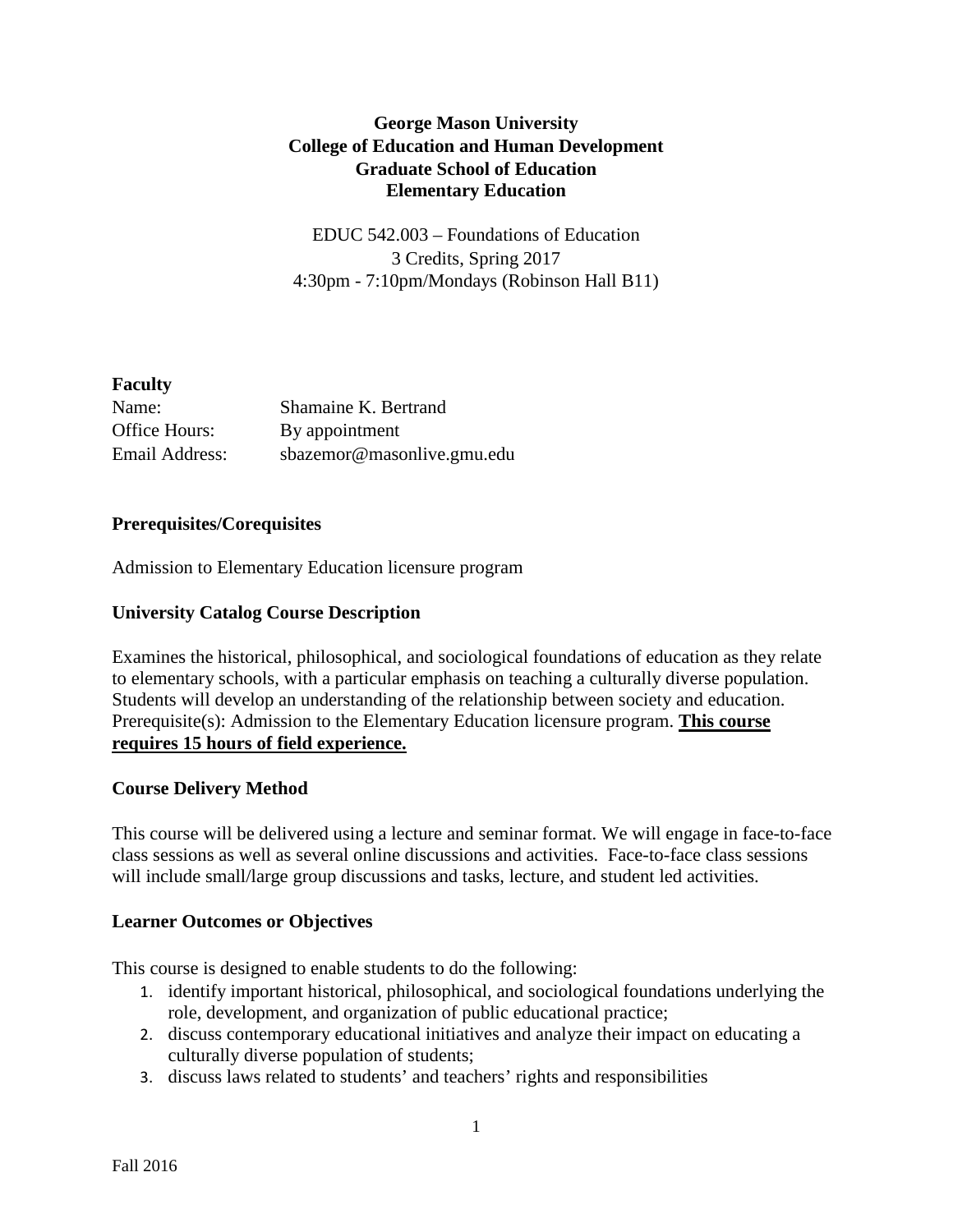**Professional Standards** (National Council for Accreditation of Teacher Education Program Standards for Elementary Teacher Preparation, Association of Childhood Education International Standards, InTASC Standards, 8 VAC 20-25-30. Technology standards)

Upon completion of this course, students will have met the following professional standards:

# *National Council for Accreditation of Teacher Education Program Standards for Elementary Teacher Preparation*

- 1. Candidates use their knowledge and understanding of individual and group motivation and behavior among students at the K-6 level to foster active engagement in learning, self motivation, and positive social interaction and to create a supportive learning environment.
- 2. Candidates use their knowledge and understanding of effective verbal, nonverbal, and media communication techniques to foster active inquiry, collaboration, and supportive interaction in the elementary classroom.
- 3. Candidates understand practices and behaviors that identify and develop the competence of a professional career teacher.

# *Association of Childhood Education International Standards*

- 3.2 Adaptation to diverse students—Candidates understand how elementary students differ in their development and approaches to learning, and create instructional opportunities that are adapted to diverse students.
- 5.1 Professional growth, reflections, and evaluation—Candidates are aware of and reflect on their practice in light of research on teaching, professional ethics, and resources available for professional learning; they continually evaluate the effects of their professional decisions and actions on students, families, and other professionals in the learning community and actively seek out opportunities to grow professionally.

## *InTASC Standards*

Standard 2: The teacher uses understanding of individual differences and diverse cultures and communities to ensure inclusive learning environments that enable each learner to meet high standards.

Standard 9: Professional Learning and Ethical Practice: The teacher engages in ongoing professional learning and uses evidence to continually evaluate his/her practice, particularly the effects of his/her choices and actions on others (learners, families, other professionals, and the community), and adapts practice to meet the needs of each learner.

# *8 VAC 20-25-30. Technology standards*

- A. Instructional personnel shall be able to demonstrate effective use of a computer system and utilize computer software.
- B. Instructional personnel shall be able to apply knowledge of terms associated with educational computing and technology.
- C. Instructional personnel shall be able to apply computer productivity tools for professional use.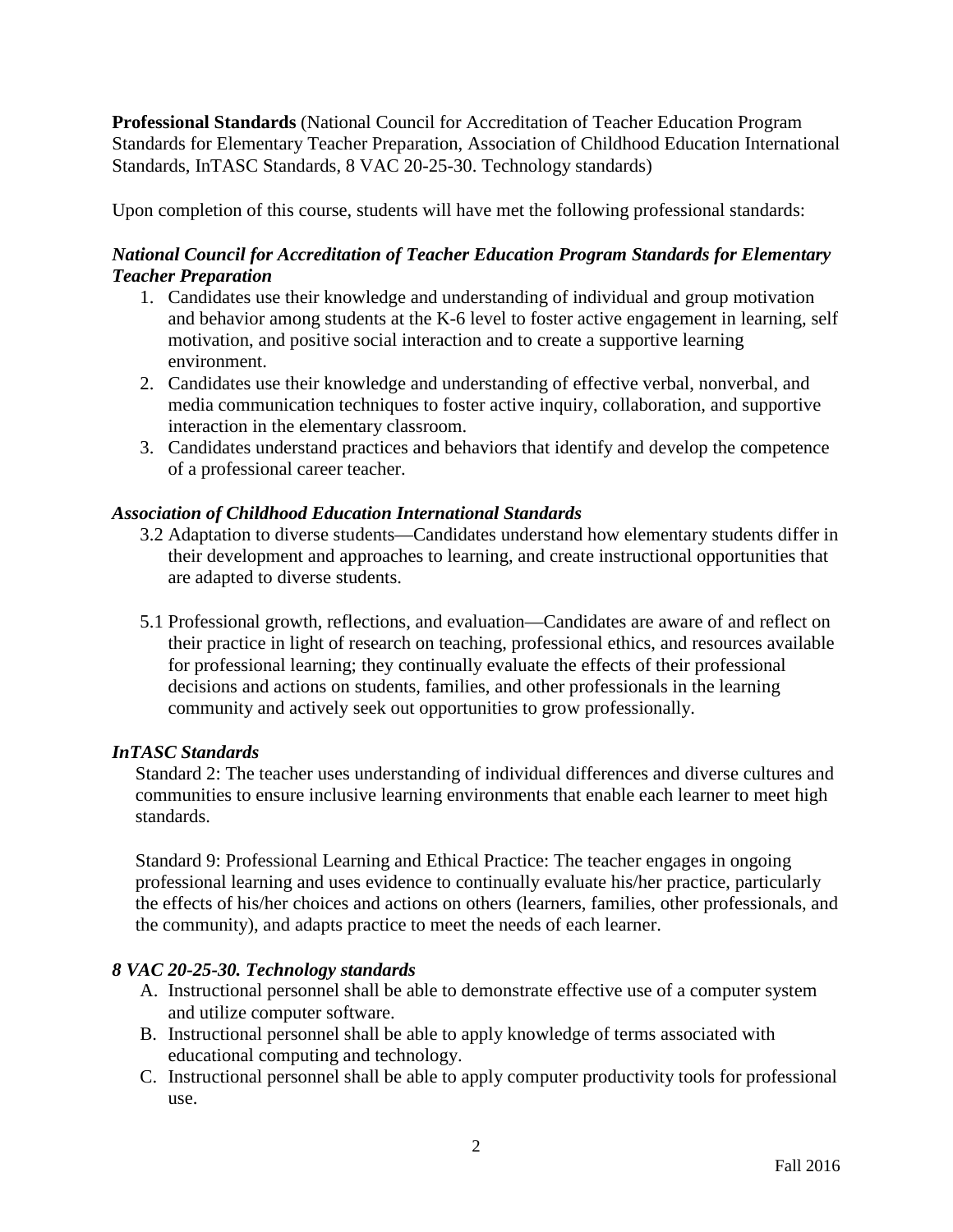D. Instructional personnel shall be able to use electronic technologies to access and exchange information.

#### **Required Texts**

- Chenowith, K. (2007). *"It's being done": Academic success in unexpected schools.*  Cambridge, MA: Harvard UP.
- Gorski, P. C. & Zenkov, K. (2014). *The big lies of school reform: Finding better solutions for the future of public education.*
- Lewis, A.E. & Diamond, J.B. (2015). *Despite the best intentions: How racial inequality thrives in good schools*. New York: Oxford UP.

Spring, J. (2016). *American education* (17<sup>th</sup> ed.). New York: Routledge.

Virginia's Standards of Learning for K-6 [\(http://www.pen.k12.va.us\)](http://www.pen.k12.va.us/)

Additional selected readings will be posted on Blackboard.

#### **Course Performance Evaluation**

Students are expected to submit all assignments on time in the manner outlined by the instructor (e.g., Blackboard, Tk20, hard copy).

#### **Assignments and/or Examinations**

#### **Educational History (10 pts):** *submit via Blackboard*

We know from the research literature that our prior school experiences as a student (a.k.a. our apprenticeship of observation-Lortie, 1974) wield incredible influence on our views of teaching and learning. Therefore, it is essential that we explore our K-12 school experiences so that each of us is aware of the pre-existing perceptions that we bring to teacher preparation. This is also an opportunity for me to get to know you better as a learner and to find out the ways in which I can build upon your experiences and support your interests, strengths, skills, and perceived challenges or weaknesses.

Your Educational History should be 2-4 pages in length and should be an introspective summary/reflection on your memories of teaching/learning across your educational experiences:

- Elementary school
- Middle school
- High School
- College

Questions to guide your introspection and reflection can include: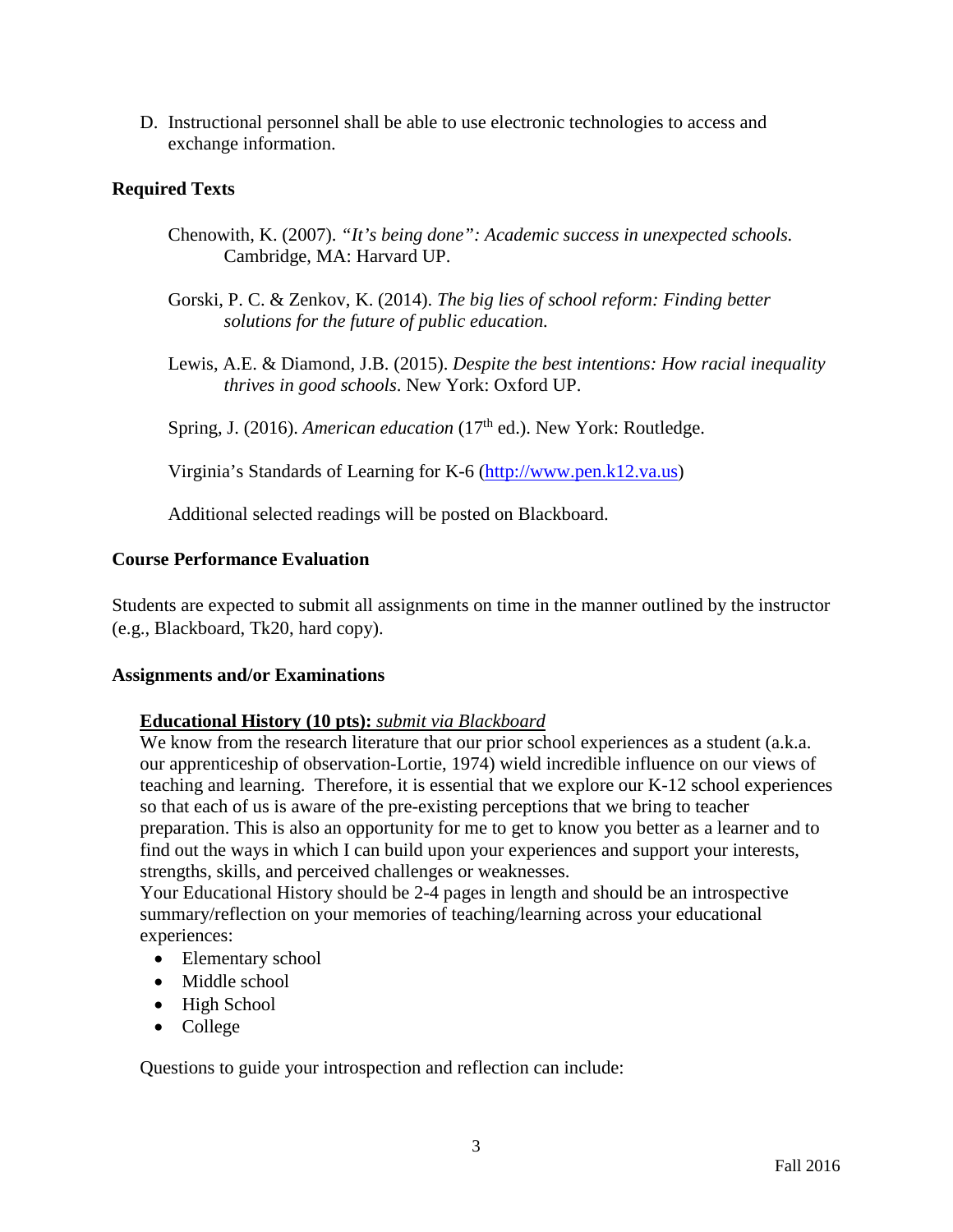- When was a time that you felt "seen" (Ayers, 2010) as individual or as a learner by an educator (e.g. teacher, coach, advisor, staff member, principal, professor, etc.)? Why? What did that person see that others did not?
- What strengths and strategies have you employed to be successful in your educational experiences? When was a time these strategies were not successful?
- What challenges have you encountered in your educational experiences? Why do you think you encountered them? What was the outcome?
- When was a time that you felt unseen/misunderstood/overlooked as an individual or as a learner by an educator (e.g. teacher, coach, advisor, staff member, principal, professor, etc.)? Why?

## **Beliefs Statement (30 points total)** *submit via Blackboard*

You will identify, develop, and refine your beliefs about what teaching and learning entails. These beliefs will likely to shift, grow, and deepen as you gain more experience in the classroom and deepen your knowledge of theory and practice. As we begin this program, we often aspire to something that we are not yet able to do or that we don't do consistently. This assignment serves as an initial tool to uncover what we think is best for teaching and learning and whether this is reflected in our actual teaching practice to support the acquisition of new knowledge and reflective examination of your own teaching practice.

Throughout the course, we will reflect on the prompts below and consider how they relate to one another. We will also take time to consider areas that intersect and sources of tension in your beliefs and preferred practices. You will create a poster that reflects how your thoughts are changing/evolving and we will revisit this to refine/expand your thoughts.

Your poster should include and your final Beliefs statement should address each of the following prompts:

- I believe that learning... (Week 1)
- I believe that teaching... (Week 1)
- I believe the purpose of schooling is... (Weeks  $2 \& 3$ )
- I believe my classroom is... (Weeks  $4 \& 5$ )
- I believe all my students are/they learn best when they... (Weeks  $6, 9, \& 10$ )
- I believe my students learn best when I... (Weeks 9-12)
- I believe community/family is/are... (Weeks 2, 3, 7  $\&$  8)
- I believe collaboration is...
- My professional goals as a teacher are...

Your poster serves as an evolving draft of your Beliefs Statement and you will share entries of your poster so you can receive feedback from your colleagues and myself. Your ideas are expected to be "in progress" so questions and wonderings are acceptable for the following dates:

**#1: 2/13 #2: 2/27 #3: 3/20 #4: 4/10 Due Date**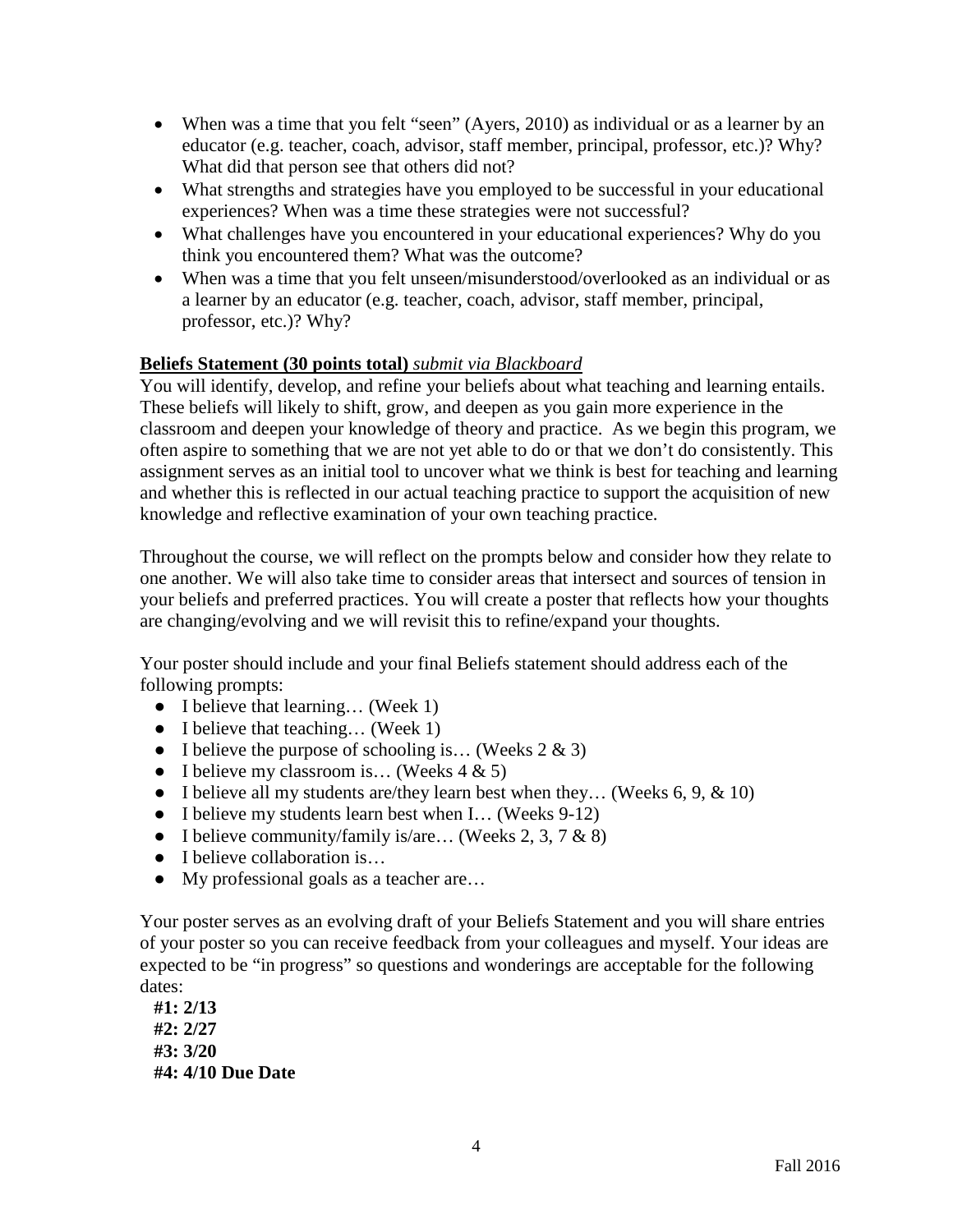Your final Beliefs Statement should draw upon ideas in your poster and other sources of reflective learning (e.g. exit tickets) and be 5-6 pages in length. This final assignment is due on 4/10 as an uploaded document (e.g. Word, PDF).

## **Community Mapping Activity & Presentation (10 pts) :***submit via Blackboard & physical presentation*

In your field experience school groups, you will complete a community mapping activity and presentation. The purpose of this activity is to familiarize you with the myriad factors that influence students' daily school experiences and to provide a format for introducing your school to your peers.

In your field experience groups, you will research information and create a brief presentation (7-10 minutes max) that introduces us to the following aspects of your school that integrates the perspective, themes, and readings from this course:

- 1) a visual tour of both your school and the surrounding community
- 2) school description/demographics
- 3) community description/demographics
- 4) aspects of your school that make it unique
- 5) intersection of course readings/discussions with your school experiences.

It is highly suggested that your group considers the aspects of the ecological systems model (Bronfenbrenner, 1994) as you plan and conduct research and analyze the information gathered at your field experience site.

A rubric will be provided closer to the date of the presentation. The presentation can take any format that your group prefers. Be creative. Please be cognizant of taking pictures of children—any photographs need to be used only for the purposes of this assignment and not distributed/used in any other forum including social media.

## **Reflective Practitioner Paper – Performance Based Assessment (40 pts. )** *submit via Blackboard & Tk20 via Blackboard*

In order to become reflective practitioners in classrooms that may represent a range of diversity in culture, religion, race, language, ability, gender, and socioeconomic class, candidates must reflect on a variety of professional issues that teachers confront in their dayto-day teaching as well as the broader educational and social context, which affects the work of the public school teacher. To this end, you will select and analyze a current issue/innovation around race and culture, gender equity, special education, social class, or language diversity that may be of particular interest or importance to you. You will relate this issue/innovation to historical and sociological trends/perspectives and reflect upon how this issue/innovation relates to your own experiences. A detailed task description and rubric is attached.

The process of brainstorming, research, and initial analysis of your issue/innovation will be supported in class:

• **2/6** – information session with Education Librarian, Anne Driscoll, Fenwick Library **TBA**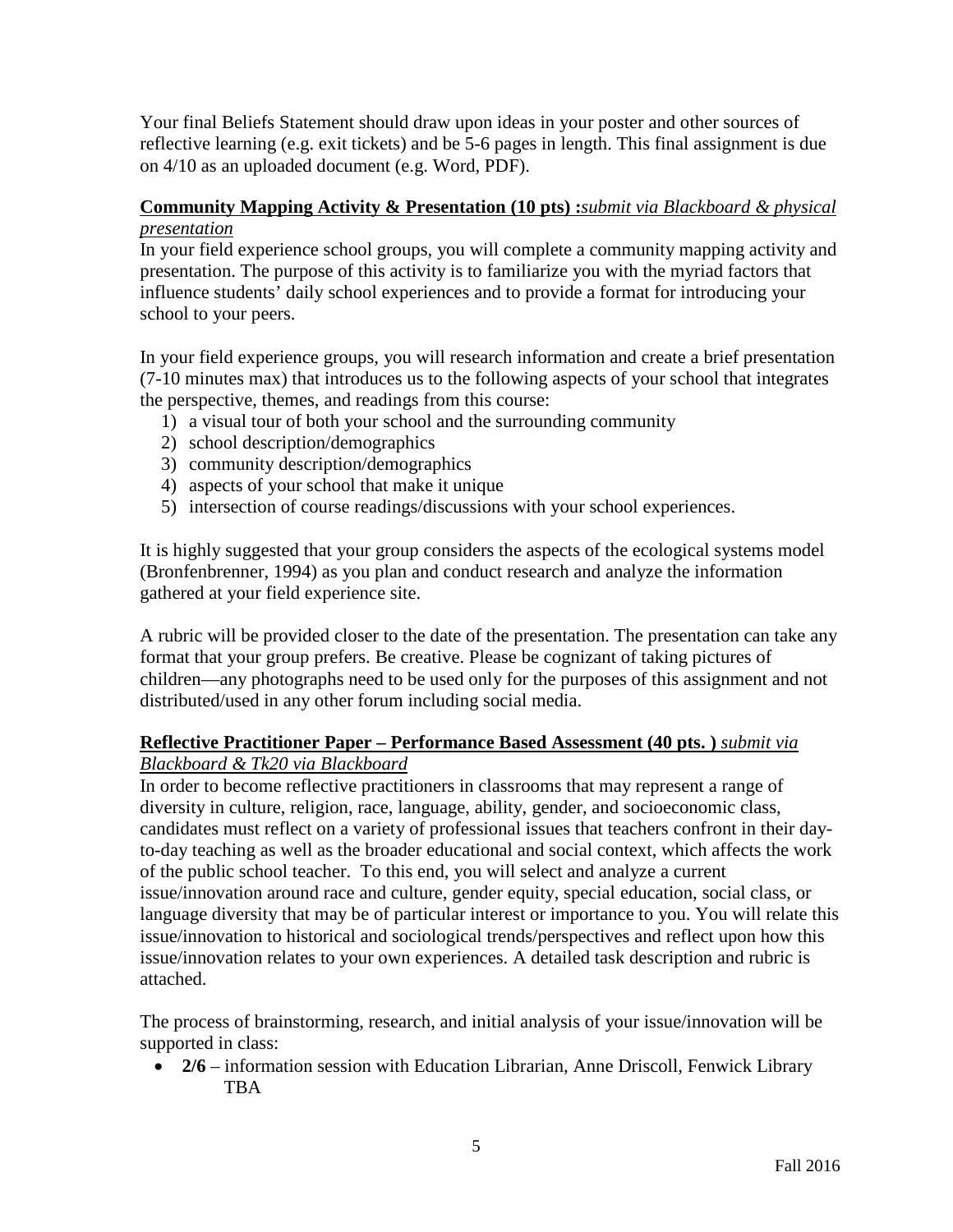• **4/3** – conferences with draft of Reflective Practitioner Paper

#### • **Other Requirements**

#### **Participation (30 pts.)**

This course operates with the assumption that knowledge is socially constructed and the most meaningful learning opportunities are those where you have the opportunity to offer and explore diverse perspectives with peers. To do this it is expected that **you are on time and attend all scheduled classes and asynchronous online meetings outlined within the syllabus**. Absence from class to observe a religious holiday, to serve jury duty, or to participate in required military service, and medical emergencies are exceptions to the above policy. If you anticipate being absent for any of these reasons, please make arrangements at least 48 hours in advance. In addition, you are expected to be on time to class each week unless advance notice has been provided to the instructor.

Class participation is vitally important in a course such as this. Each class session we will have readings to discuss, ideas to unpack, and activities to do. Not participating will be reflected with a zero for the week and as an absence. **Students with two or more absences will not receive credit for the course.** 

Laptop and tablet use is permitted at the discretion of the instructor and for specific purposes as assigned in the class (e.g. small group work). Laptops will be closed during discussions, lectures, and other assignments in class which require your full attention. Cell phones must be turned off/silenced during class periods. Cell phones may be used during break.

**The professor reserves the right to modify or alter assignments, tasks, due dates, and other requirements during the duration of the course to maximize the learning experience.**

## **Current Events/Instructional Strategy Presentations** (**25 pts.**)

In assigned groups, you will select an additional resource (eg-current events news story, video clip, scholarly reading) to share with the class. The resource should relate to the questions guiding the course for the week the group has been assigned. Groups should select a resource that they consider a 'must read' related to the topic. Links to the resource should be posted to Blackboard 72 hours before class so that the other students and instructors can familiarize themselves with the issue.

The group will be allotted 20-30 minutes in class to facilitate a discussion/activity about the story. The group should use an instructional strategy that they might use in their future classrooms to present the information. The group will be responsible for a one- page handout summarizing the strategy they use to shape their discussion. **Please print in advance enough handouts for all students and instructors in the course.** Great resources for finding resources include (but are NOT limited to):

• New York Times U.S. Education Section: http://www.nytimes.com/pages/education/index.html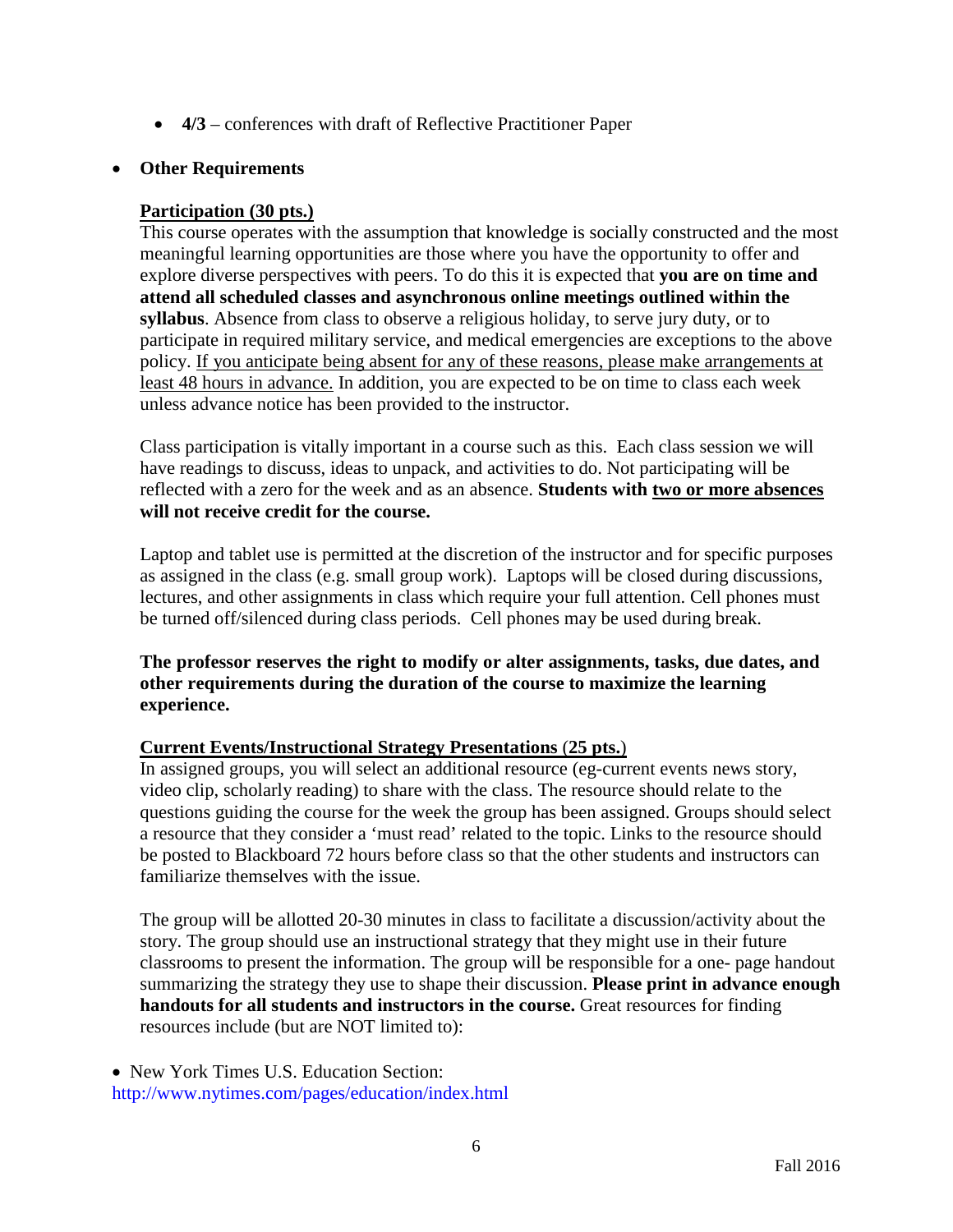- Education Week: http://www.edweek.org/ew/index.html
- Bridging Differences (blog): http://blogs.edweek.org/edweek/Bridging-Differences/
- Washington Post Education Section: http://www.washingtonpost.com/local/education
- George Mason University Library: http://library.gmu.edu/
- What Kids Can Do: www.whatkidscando.org
- A Nation at Risk: http://www.ed.gov/pubs/NatAtRisk/risk.html

• The Nation's Report Card/National Assessment of Educational Progress: http://nces.ed.gov/nationsreportcard/

• National Center for Educational Statistics: http://nces.ed.gov/help/sitemap.asp

• TIMSS and PIRLS (The International Math and Science Study and International Literacy Study): http://www.timss.org/

• Best Evidence/School Reform Reports/School Models (Johns Hopkins University): http://www.bestevidence.org/index.htm

## *Weekly activities and discussion*

#### Activities

In addition to the readings, you may be asked to watch a video, collect information, or explore other online resources prior to class. Guiding question(s) or tasks related to the readings and these resources will be posted to establish a purpose for reading. These guiding questions or activities will be directly related to discussion for the session. Activities may require you to respond to a specific question, create a representation of ideas from the reading (e.g. concept map, picture), or analyze a piece of text or student work based on your understandings of the readings and other resources.

The products of these activities support learning in class meetings. Additionally, classroom activities may include simulations, debates, book club meetings, examination of student work, and quickwrites.

## Discussion Guidelines

Different discussion structures will be organized to maximize participation and community building. This includes partners, small groups, and whole class discussion. You will be responsible for participating in discussion according to the expectations and norms decided upon on the first day of class. These expectations and norms will also apply for online discussion as dictated by our schedule.

## Exit Slips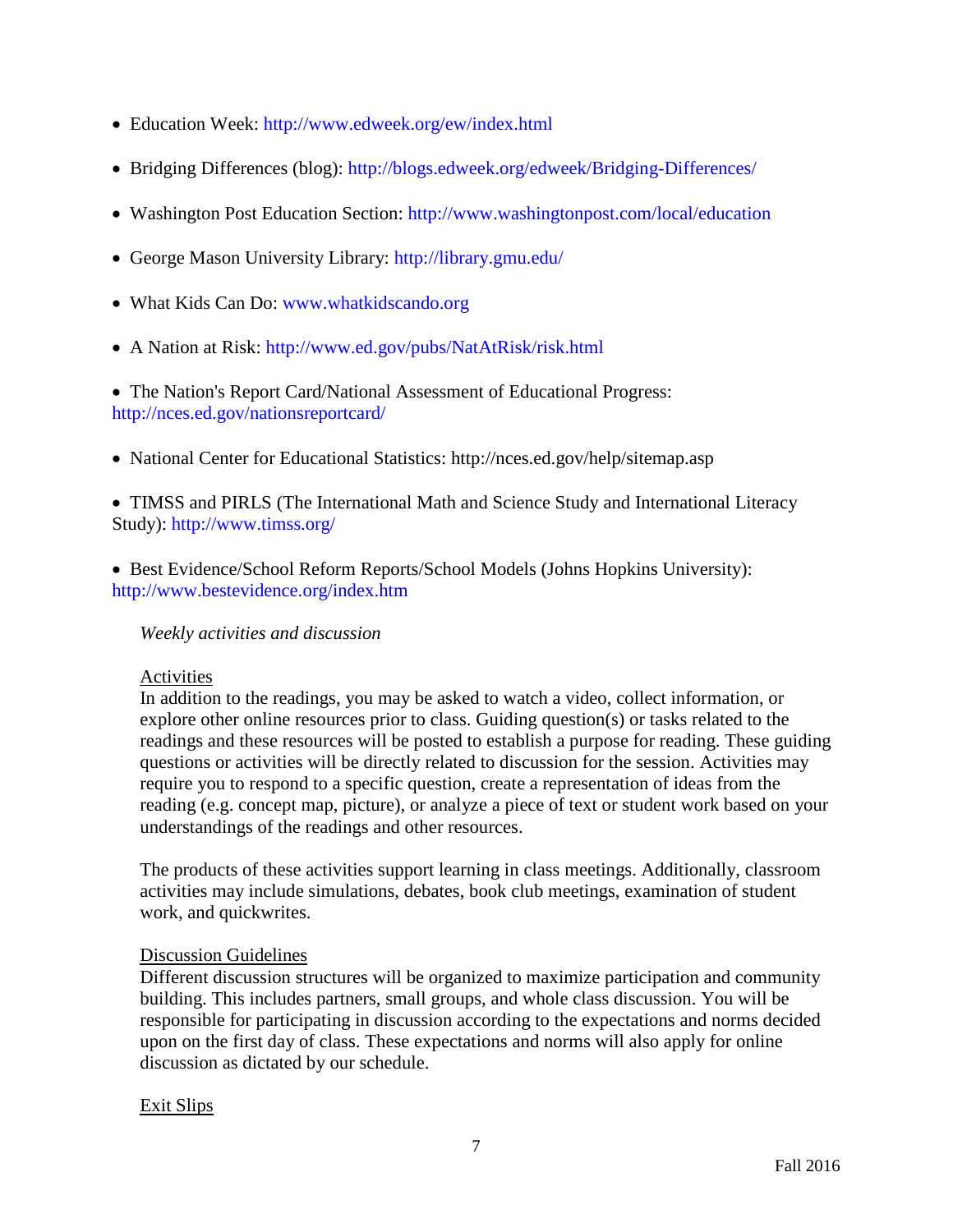At the end of each class meeting, you will complete an Exit Slip that details your current thinking on the questions and/or topics given our readings, activities, and discussion. The Exit Slip is to help you process your learning and to provide me insight into your developing understanding and perspectives. These entries can also be used to support your reflection and writing of your Beliefs Statement. Additionally, your entry will also help me to adjust instruction and/or provide direct support for our next session or ongoing assignments. **These entries will only be read by the instructor**. It is expected that your response is brief, but connected to your discussion responses, the readings and activities in relationship to your evolving/changing thinking on the relationships between the historical, philosophical, and sociological foundations of education, educational initiatives and policies, and roles, responsibilities, and laws that pertain to students and teachers.

| Course<br><b>Outcomes</b> | <b>Requirements &amp; Assignments</b>                         | <b>Points</b> | <b>Due Date</b>                                      |
|---------------------------|---------------------------------------------------------------|---------------|------------------------------------------------------|
| 1, 2, 3                   | Participation                                                 | 30            | Weekly                                               |
| $\overline{2}$            | <b>Current Events/Instructional Strategy</b><br>Presentations | 25            | 2/20, 2/27, 3/6/3/27                                 |
| 1                         | <b>Educational History</b>                                    | 10            | 1/30                                                 |
| 1                         | <b>Beliefs Statement Poster</b>                               | 30            | poster entries: 2/13,<br>2/27, 3/20<br>Final: $4/10$ |
| 1, 2                      | <b>School Community Presentations</b>                         | 10            | 3/23                                                 |
| 1, 2, 3                   | Reflective Practitioner Paper (PBA)                           | 40            | 5/3                                                  |
|                           | <b>TOTAL</b>                                                  | 145           |                                                      |

# • **Course Performance Evaluation Weighting**

## • **Grading**

At George Mason University course work is measured in terms of quantity and quality. A credit normally represents one hour per week of lecture or recitation or not fewer than two hours per week of laboratory work throughout a semester. The number of credits is a measure of quantity. The grade is a measure of quality. The university-wide system for grading graduate courses is as follows:

| GRADING<br>Grade<br>  Grade Points<br><b>Interpretation</b> |
|-------------------------------------------------------------|
|-------------------------------------------------------------|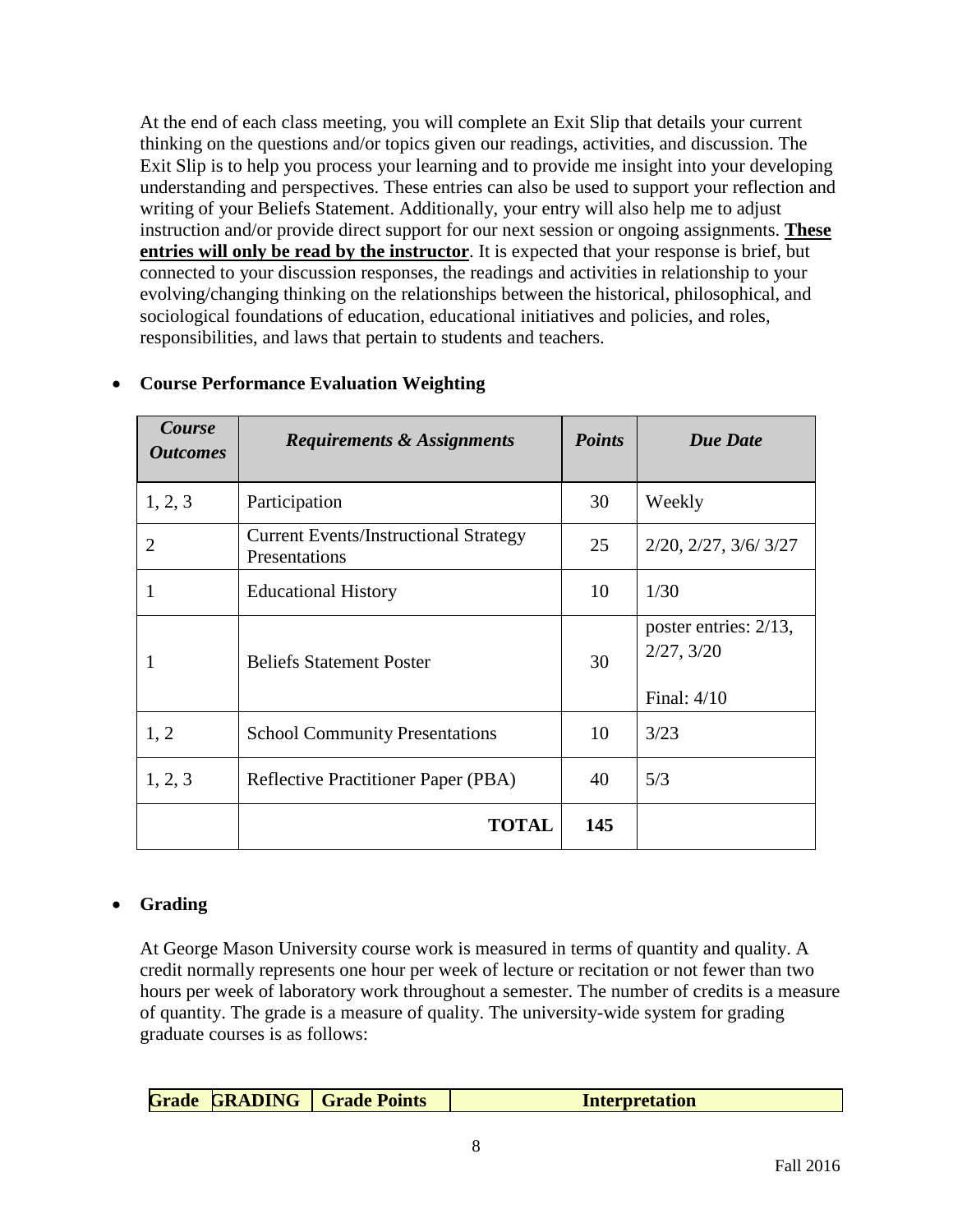| $A+$           | $=100$ | 4.00 |                                                                               |
|----------------|--------|------|-------------------------------------------------------------------------------|
| A              | 94-99  | 4.00 | Represents mastery of the subject through<br>effort beyond basic requirements |
| $A -$          | 90-93  | 3.67 |                                                                               |
| $B+$           | 85-89  | 3.33 | Reflects an understanding of and the ability to                               |
| B              | 80-84  | 3.00 | apply theories and principles at a basic level                                |
| $\mathbf{C}^*$ | 70-79  | 2.00 | Denotes an unacceptable level of                                              |
| $\mathbf{F}^*$ | $69$   | 0.00 | understanding and application of the basic                                    |
|                |        |      | elements of the course                                                        |

*\*Remember: A course grade less than B requires that you retake the course.*

## **Note: "C" is not satisfactory for a licensure course; "F" does not meet requirements of the Graduate School of Education**

# **APA format:**

All written papers are **expected to be double-spaced, with 1" margins, and in 12-point font** (Times New Roman, Calibri, or Arial). **APA format is expected**. If you do not have a  $6<sup>th</sup>$ Edition APA manual, please use the APA website [\(http://www.apastyle.org/\)](http://www.apastyle.org/) or the OWL at Purdue as a resource [\(http://owl.english.purdue.edu/owl/resource/560/01/\)](http://owl.english.purdue.edu/owl/resource/560/01/).

**\*Please Note:** The GMU Writing Center offers online support via email. They will provide feedback on your writing within one hour. Graduate and professional writing can be difficult; I encourage you to take advantage of this service. [http://writingcenter.gmu.edu/?page\\_id=177](http://writingcenter.gmu.edu/?page_id=177)

# **Late work policy:**

It is expected that all class assignments will be submitted on time to the correct location: **late assignments will not receive full credit**. All assignments must be submitted via **Blackboard** on the due date stated within the syllabus (see below) prior to class. If extraordinary circumstances prevent you from submitting your work in a timely manner, **it is your responsibility to contact the instructor as soon as possible after the circumstances occur and make arrangements to complete your work.** It is up to the discretion of the instructor to approve the late/makeup work. Assignments turned in late without prior communication will receive an automatic deduction of one letter grade making the highest possible score equivalent to 80% (B).

## **Revise & Resubmit:**

If a student submits an assignment that may indicate limited understanding or confusion about the content as indicated by scoring on the assignment rubric, the instructor may request for a student to revise and resubmit the assignment based on feedback. This is an opportunity for a student to clarify understanding of the content and demonstrate growth. In most cases, the original assignment and revision will be averaged for a new final grade. The instructor will communicate with the student to determine a reasonable timeframe within which to complete the revision.

## • **Tk20 Performance-based Assessment Requirements**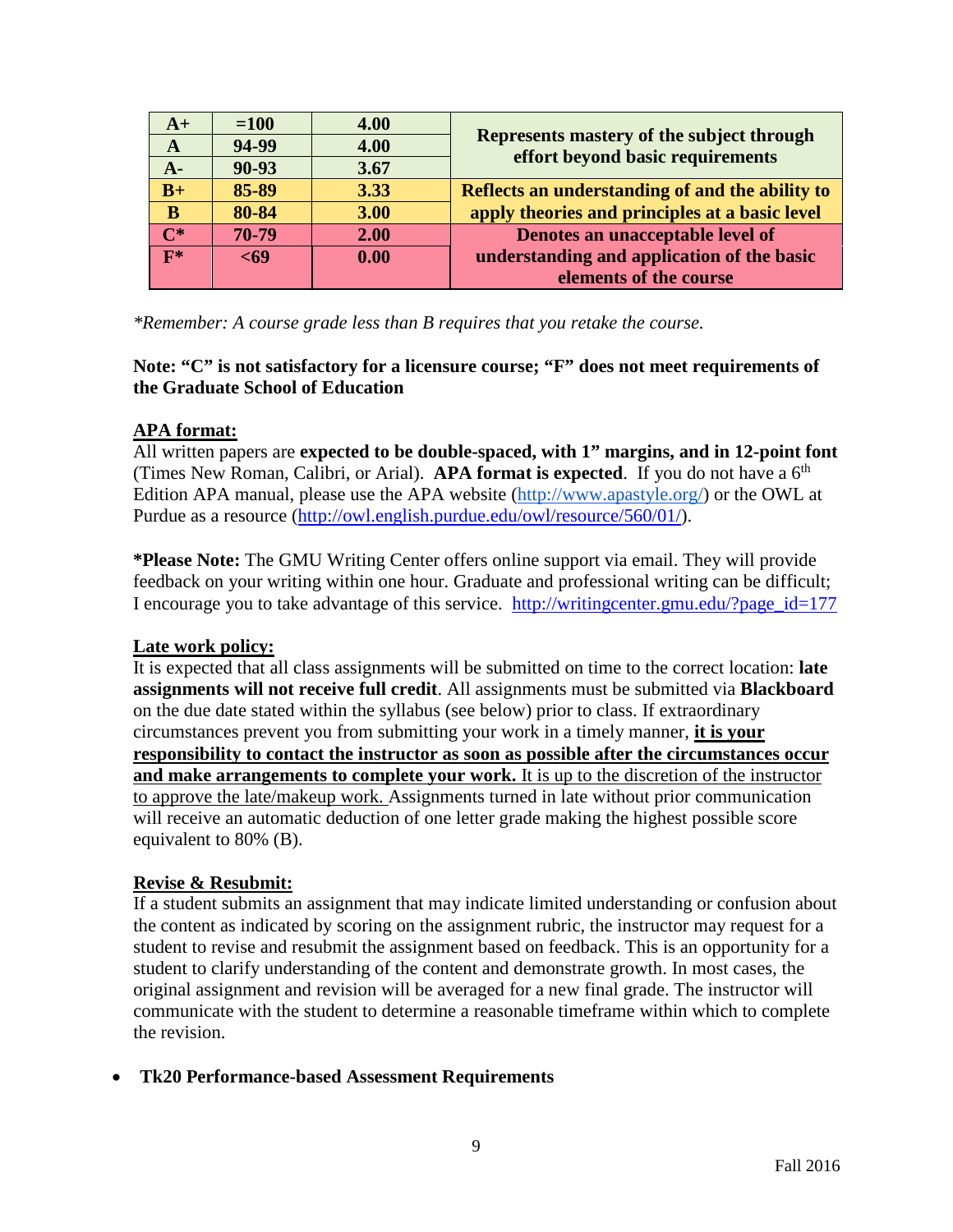Every student registered for any Elementary Education course with a required performancebased assessment is required to submit this assessment, *Reflective Practitioner Paper*, to TK20 through Blackboard (regardless of whether a course is an elective, a onetime course or part of an undergraduate minor). Evaluation of the performance-based assessment by the instructor will be provided in TK20 through Blackboard. Failure to submit the assessment to TK20 (through Blackboard) will result in the course instructor reporting the course grade as Incomplete (IN). Unless this grade is changed upon completion of the required TK20 submission, the IN will convert to an F nine weeks into the following semester.

#### **Professional Dispositions**

Students are expected to exhibit professional behaviors and dispositions at all times.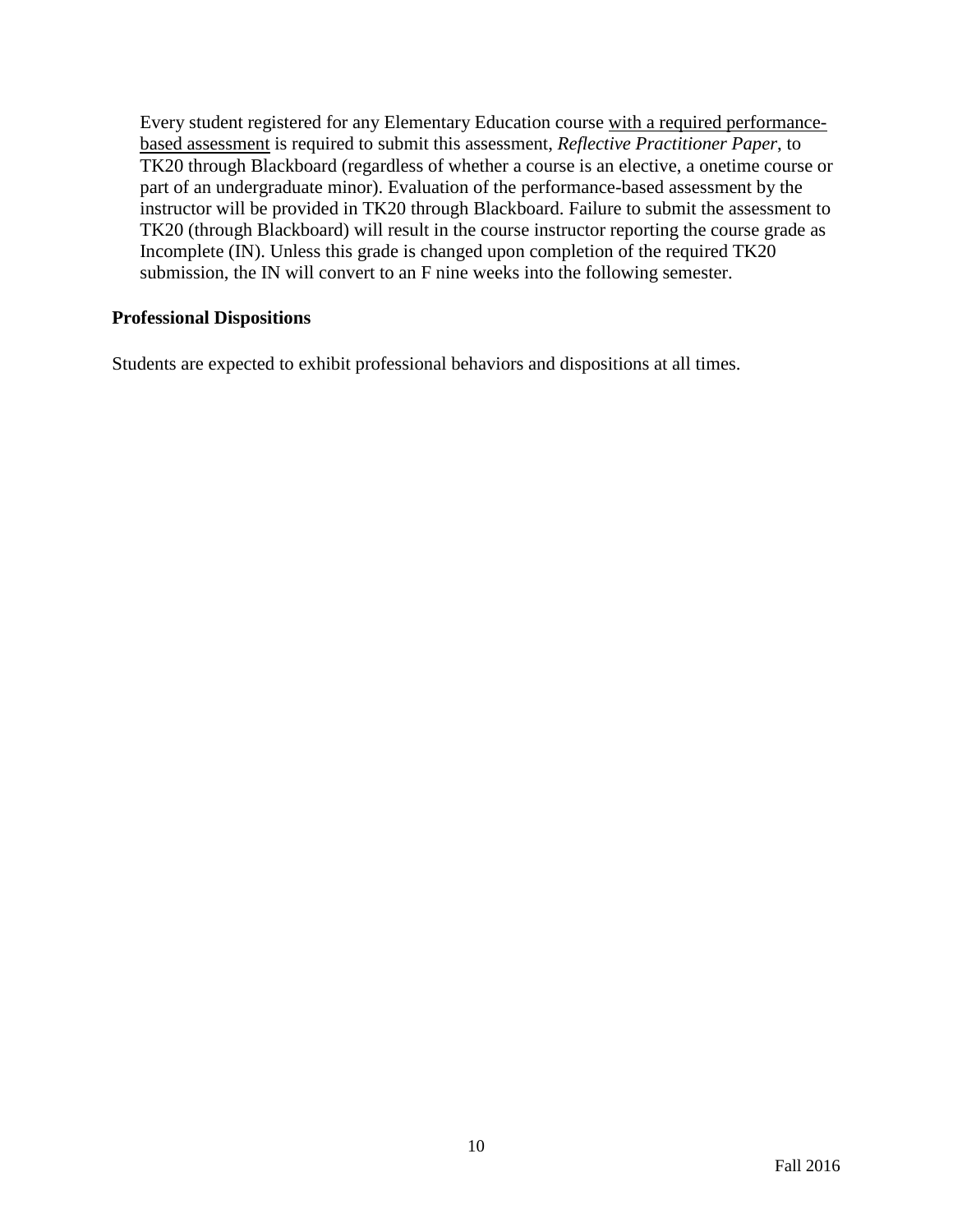# **Class Schedule**

| Week           | <b>Date</b>                                                         | <b>Guiding Questions/Topics</b>                                                                                     | <b>Readings/Assignments Due</b>                                                                                 |
|----------------|---------------------------------------------------------------------|---------------------------------------------------------------------------------------------------------------------|-----------------------------------------------------------------------------------------------------------------|
| $\mathbf{1}$   | 1/23                                                                | What does foundations of education<br>mean?<br>Who are we as individuals?<br>Who are we as future teachers?         | Bb: Willing to Be Disturbed<br>Ayers (2010) "Seeing the Student"                                                |
| $\overline{2}$ | 1/30                                                                | What are the purposes of school?<br>Who decides what purposes school<br>serves?<br>*Historical/political<br>*Social | Spring, Ch. $1 & 2$<br>DTBI, Introduction<br><b>DUE:</b> Educational history                                    |
| $\overline{3}$ | 2/6<br>Library<br>Visit<br>Fenwick<br>Library<br>Room<br><b>TBA</b> |                                                                                                                     | Information session with Anne<br>Driscoll, Education Librarian<br>Please bring laptops.                         |
| $\overline{4}$ | 2/13                                                                | What are the purposes of school?<br>Who decides what purposes school<br>serves?<br>*Economic<br>*Considering Class  | Spring, Ch. 4<br>Big Lies, Ch. 11<br>Chenoweth, Introduction & Ch. 2<br><b>DUE:</b> Beliefs statement poster #1 |
| $\overline{5}$ | 2/20                                                                | Who are our students and how are<br>they different from/alike each other,<br>us, and peers from decades past?       | Spring, Ch. 5<br>DTBI, Ch. 2                                                                                    |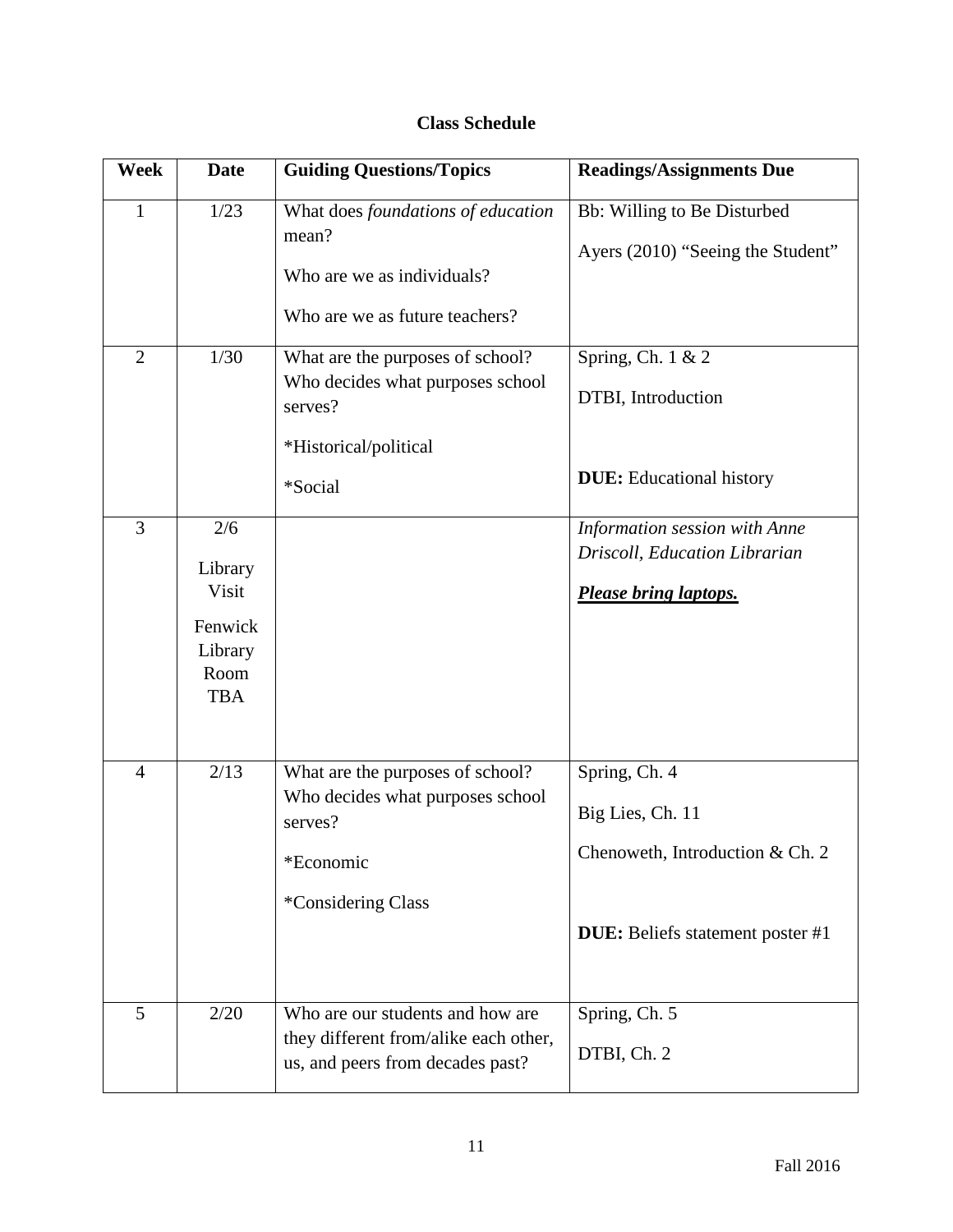|                |                                                                                                        | *Considering Race, Gender, and<br><b>Special Needs</b>                                                                                         | Bb Readings- jigsaw<br><b>Group #1 Current Events</b>                                                                                                                                                                                                                                                            |
|----------------|--------------------------------------------------------------------------------------------------------|------------------------------------------------------------------------------------------------------------------------------------------------|------------------------------------------------------------------------------------------------------------------------------------------------------------------------------------------------------------------------------------------------------------------------------------------------------------------|
| 6              | 2/27                                                                                                   | Who are our students and how are<br>they different from/alike each other,<br>us, and peers from decades past?<br>*Global migration<br>*Poverty | Spring, Ch. 6<br>Big Lies, Ch. 1 & 10<br><b>Bb</b> Readings<br><b>DUE:</b> Beliefs statement poster #2<br><b>Group #2 Current Events</b>                                                                                                                                                                         |
| $\overline{7}$ | 3/6                                                                                                    | What are the major federal, state,<br>and local policies impacting schools<br>today?                                                           | Big Lies, Ch. 9 & 12<br>DTBI, Ch. 4 & 5<br>Chenoweth, Ch. 4<br><b>Group #3 Current Events</b>                                                                                                                                                                                                                    |
| 8              | 3/13                                                                                                   | <b>Spring Break</b>                                                                                                                            |                                                                                                                                                                                                                                                                                                                  |
| 9              | 3/20 Class<br>will not<br>meet,<br>instead we<br>will meet<br>$\frac{3}{23}$ for<br><b>EDUC</b><br>543 | How should students be taught?<br>Community Mapping Activity &<br>Presentation                                                                 | Bb Philosophies readings and Bb<br>Discussion:<br>• Noddings (care)<br>Adler (perennialism)<br>Montessori (constructivism)<br>Skinner (behaviorism)<br>Dewey (pragmatism)<br>Freire (critical pedagogy)<br>Gay (Culturally Responsive<br>Teaching)<br><b>DUE:</b> Beliefs statement poster #3<br>Big Lies, Ch. 4 |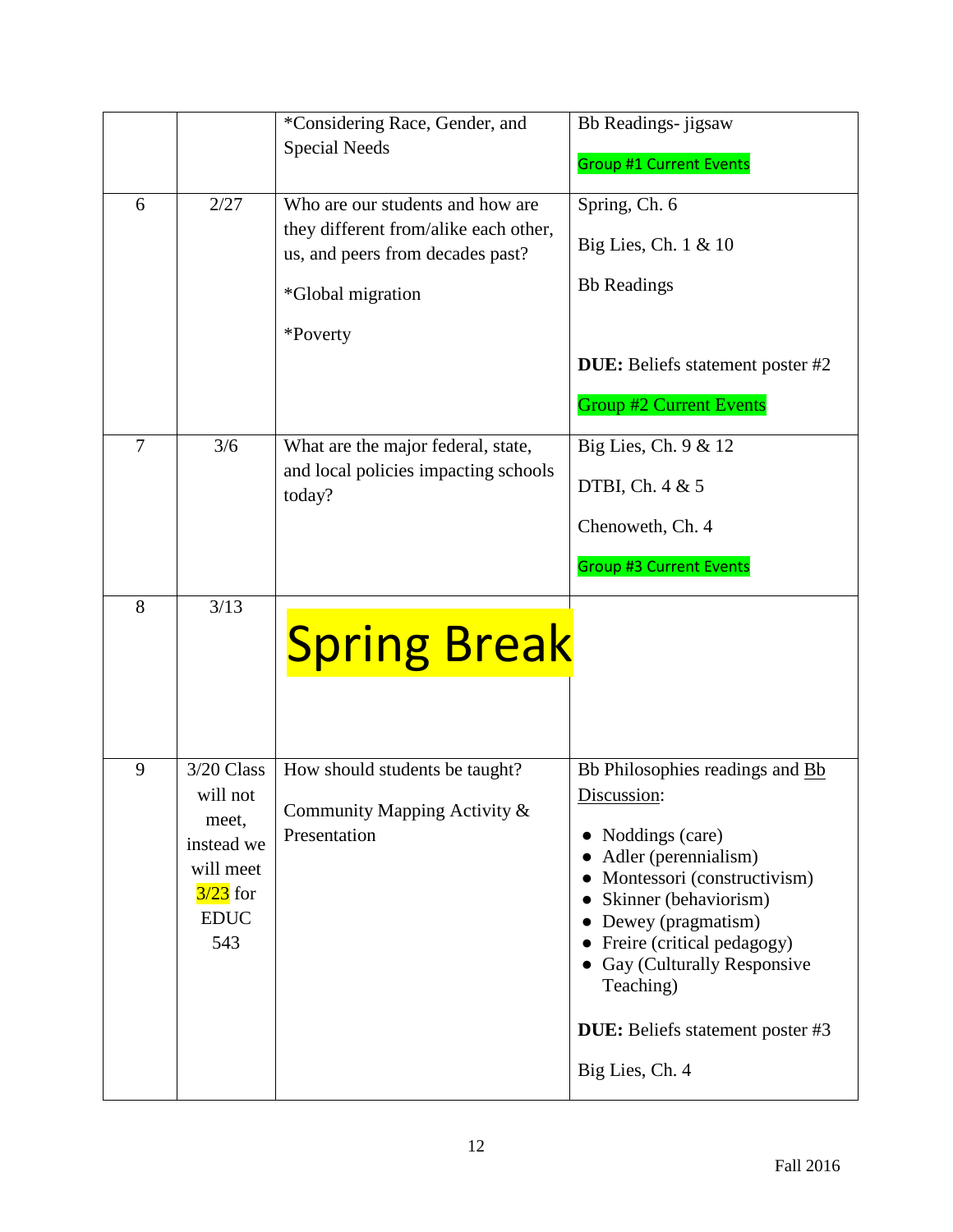| 10 | 3/27 | How should students be taught?<br>*multilingualism & language<br>learners<br>Guest Speaker: Dr. Tiffany Mitchell                       | Spring, Ch. 7<br>Big Lies, Ch. 5<br>Bb readings<br><b>DUE:</b> Beliefs statement poster #4<br><b>Group #4 Current Events</b> |
|----|------|----------------------------------------------------------------------------------------------------------------------------------------|------------------------------------------------------------------------------------------------------------------------------|
| 11 | 4/3  | What is most important for our<br>students to learn?                                                                                   | Big Lies, Ch. 3<br><b>Bb</b> Readings<br><b>DUE: draft of Reflective</b><br><b>Practitioner Paper (for class)</b>            |
| 12 | 4/10 | What is the best evidence of student<br>learning?<br>What is the best evidence of teacher<br>success?                                  | Big Lies, Ch. 2 & 6<br>Chenoweth Ch. 16<br>Bb readings<br><b>DUE: Beliefs statement final</b>                                |
| 13 | 4/17 | Who are we as future teachers?<br>How do we organize to best serve<br>our students and our profession?                                 | Spring, Ch 10<br>Big Lies: Ch. 7<br><b>Chenowith Conclusion</b><br>Bb readings                                               |
| 14 | 4/24 | What are the most pressing issues<br>with which we must be concerned as<br>future teachers?<br><b>Course Reflection and Discussion</b> | Bb readings                                                                                                                  |
| 15 | 5/3  |                                                                                                                                        | <b>DUE: Reflective Practitioner Paper</b><br>(PBA)                                                                           |

Note: Faculty reserves the right to alter the schedule as necessary, with notification to students.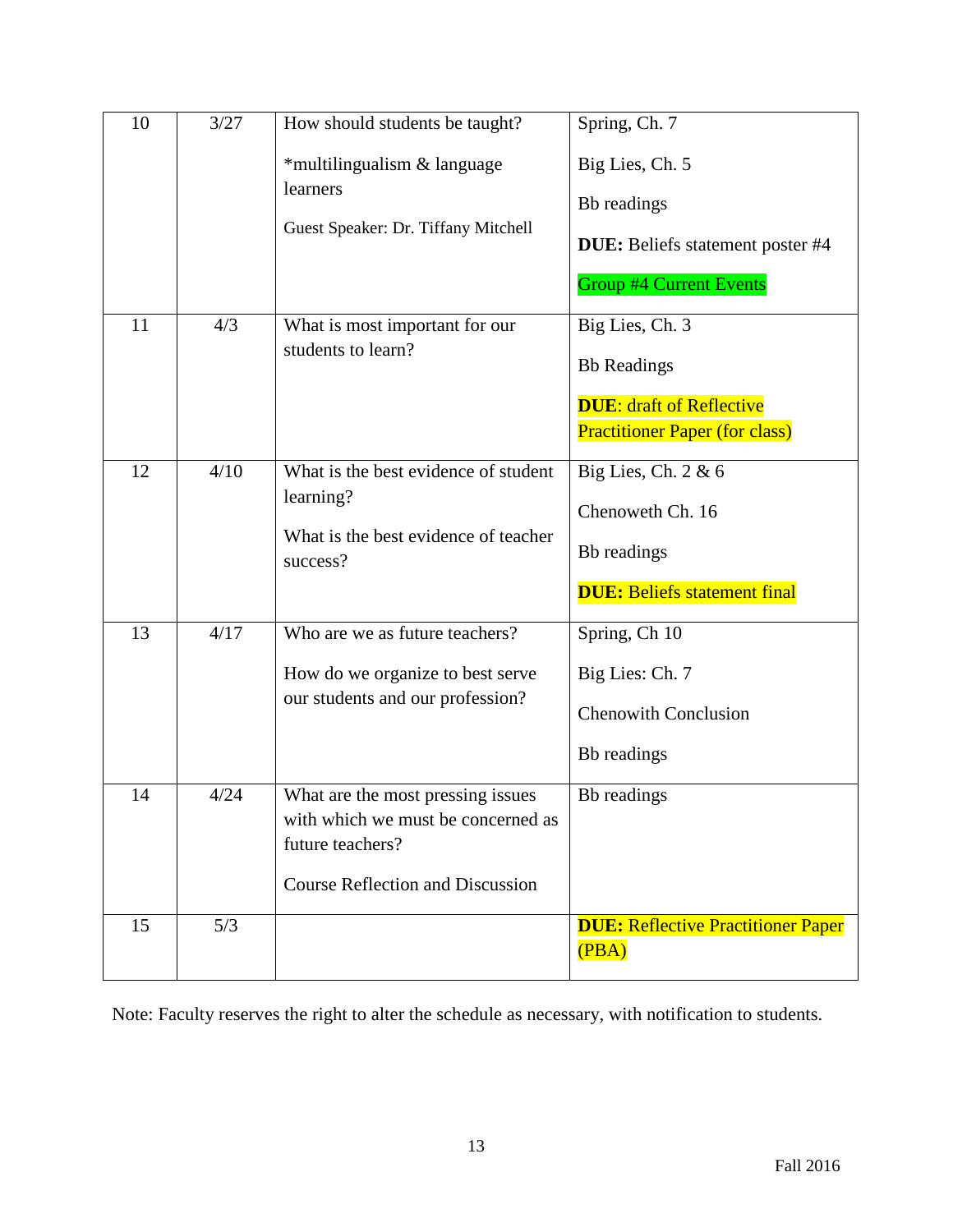# **Core Values Commitment**

The College of Education and Human Development is committed to collaboration, ethical leadership, innovation, research-based practice, and social justice. Students are expected to adhere to these principles: [http://cehd.gmu.edu/values/.](http://cehd.gmu.edu/values/)

# **GMU Policies and Resources for Students**

# *Policies*

- Students must adhere to the guidelines of the Mason Honor Code (see [http://oai.gmu.edu/the-mason-honor-code/\)](http://oai.gmu.edu/the-mason-honor-code/).
- Students must follow the university policy for Responsible Use of Computing (see [http://universitypolicy.gmu.edu/policies/responsible-use-of-computing/\)](http://universitypolicy.gmu.edu/policies/responsible-use-of-computing/).
- Students are responsible for the content of university communications sent to their Mason email account and are required to activate their account and check it regularly. All communication from the university, college, school, and program will be sent to students **solely** through their Mason email account.
- Students with disabilities who seek accommodations in a course must be registered with George Mason University Disability Services. Approved accommodations will begin at the time the written letter from Disability Services is received by the instructor (see [http://ods.gmu.edu/\)](http://ods.gmu.edu/).
- Students must follow the university policy stating that all sound emitting devices shall be silenced during class unless otherwise authorized by the instructor.

## *Campus Resources*

- Support for submission of assignments to Tk20 should be directed to  $tk20$ help@gmu.edu or [https://cehd.gmu.edu/aero/tk20.](https://cehd.gmu.edu/aero/tk20) Questions or concerns regarding use of Blackboard should be directed to [http://coursessupport.gmu.edu/.](http://coursessupport.gmu.edu/)
- The Writing Center provides a variety of resources and services (e.g., tutoring, workshops, writing guides, handbooks) intended to support students as they work to construct and share knowledge through writing (see [http://writingcenter.gmu.edu/\)](http://writingcenter.gmu.edu/).
- The Counseling and Psychological Services (CAPS) staff consists of professional counseling and clinical psychologists, social workers, and counselors who offer a wide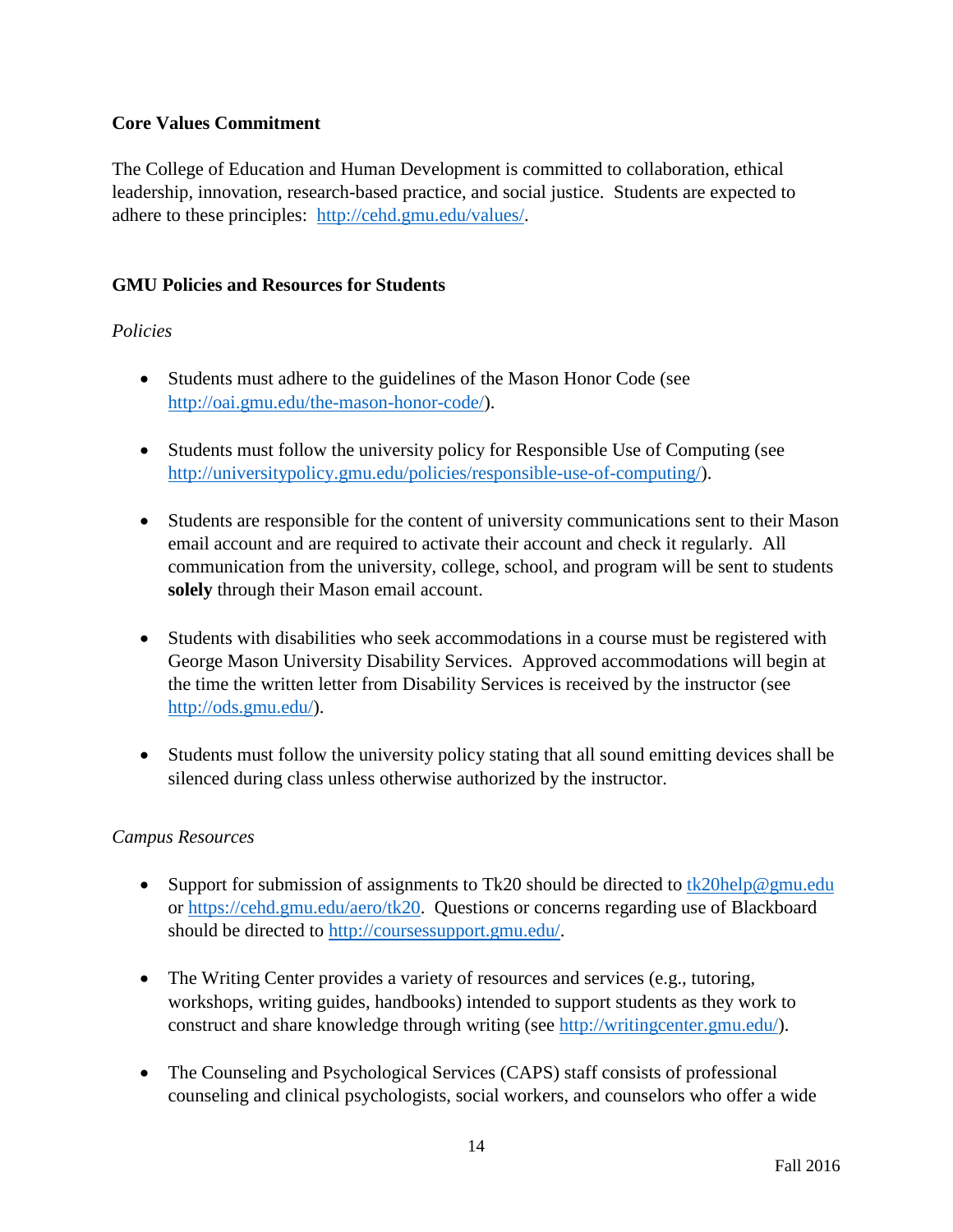range of services (e.g., individual and group counseling, workshops and outreach programs) to enhance students' personal experience and academic performance (see [http://caps.gmu.edu/\)](http://caps.gmu.edu/).

• The Student Support & Advocacy Center staff helps students develop and maintain healthy lifestyles through confidential one-on-one support as well as through interactive programs and resources. Some of the topics they address are healthy relationships, stress management, nutrition, sexual assault, drug and alcohol use, and sexual health (see [http://ssac.gmu.edu/\)](http://ssac.gmu.edu/). Students in need of these services may contact the office by phone at 703-993-3686. Concerned students, faculty and staff may also make a referral to express concern for the safety or well-being of a Mason student or the community by going to [http://ssac.gmu.edu/make-a-referral/.](http://ssac.gmu.edu/make-a-referral/)

**For additional information on the College of Education and Human Development, please visit our website [https://cehd.gmu.edu/.](https://cehd.gmu.edu/)**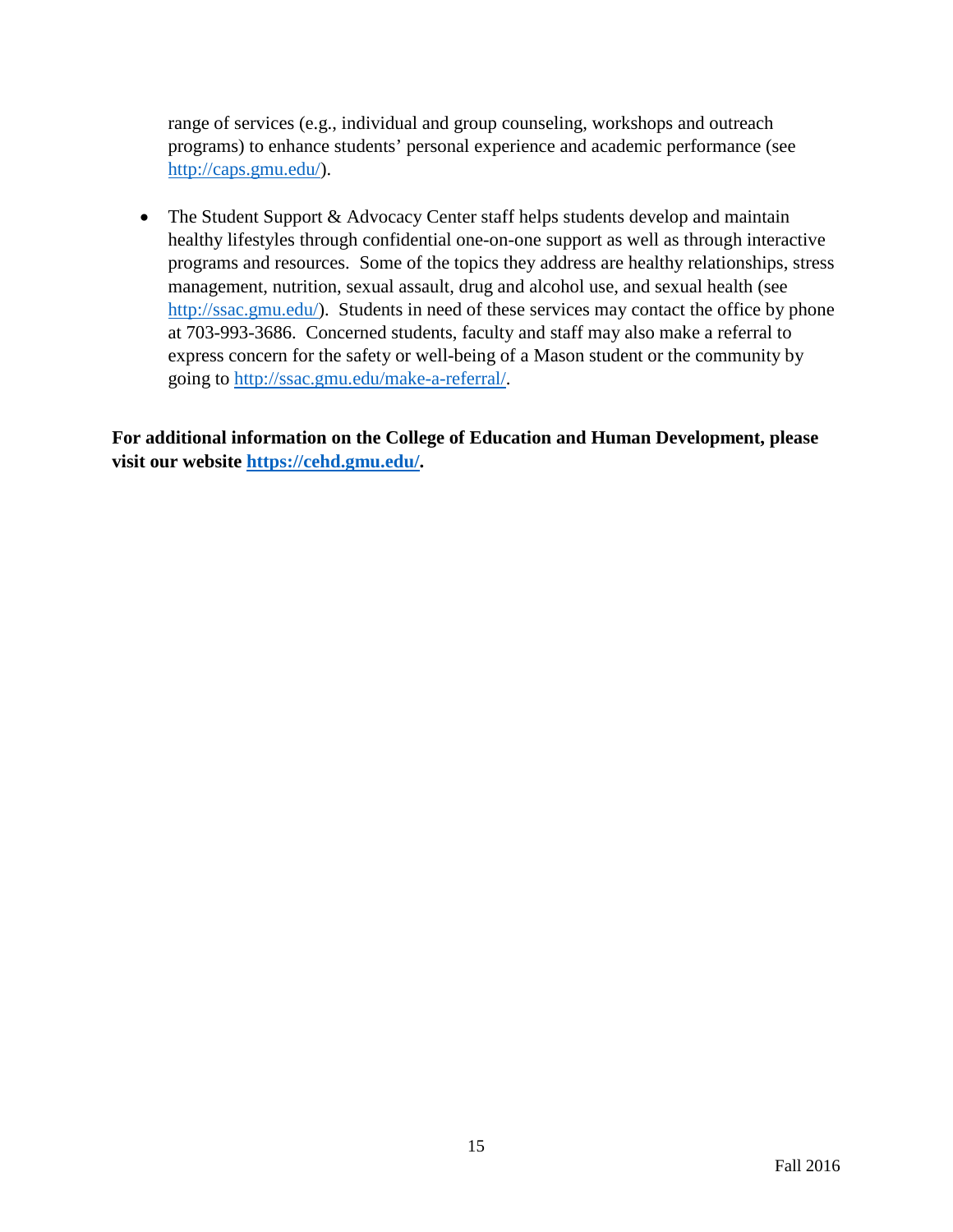# **Reflective Practitioner Paper (PBA)**

"A large part of the problem [of the achievement gap] is that many educators do not understand what it means to engage in educational practices that promote equity. Equity involves more than simply ensuring that children have equal access to education. Equity also entails a focus on outcomes and results."

(Boykin & Noguera, 2011, p. viii)

In consideration of the above quote, this assignment will offer you an opportunity to expand your understanding of public education as a system that both expands and diminishes equity. Taken another way, you will explore the following question: **What are the tensions within efforts to reform public education and how do these debates shape your thinking and actions as a teacher?**

Follow the steps below to write this scholarly paper.

- 1. Pick an educational initiative introduced through class (readings, discussion, materials). It may be helpful to reflect upon your Educational History, Belief Statement blog entries, and Exit Slips to select an initiative/innovation that is particularly meaningful to you. Remember you will be asked to personally reflect upon this initiative/innovation. *We will consider this as a group on 10/11.*
- 2. Research which group of students this initiative is designed to benefit and why. Consider who it disadvantages (e.g. a different group of students, a certain group of teachers, etc.) and why. Consider who else might be indirect stakeholders in this initiative/innovation and why it is of importance to them.
- 3. Find peer-reviewed research articles and review class readings that address the initiative/innovation and its impact on students. Try to find evidence for multiple perspectives. Take notes as you read.

*If you are not sure about whether a research journal is peer-reviewed, please consult with me or the Education Librarian, Anne Driscoll, at Fenwick Library***.** 

- 4. Write a draft of your paper. Use the examples from previous classes as a guide. Prepare questions and concerns for a workshop session with your paper. Use the rubric provided to self-assess where you have questions or concerns. *We will workshop your draft on 11/14.*
- 5. Finalize your paper. Use the rubric provided to self-assess where you might want to revise. Include the following as headings so that you and the reader [your instructor] will know exactly where you are headed and whether you have addressed all of the content requirements.

*Your PBA will be due on 12/5 to both Blackboard AND TK20.*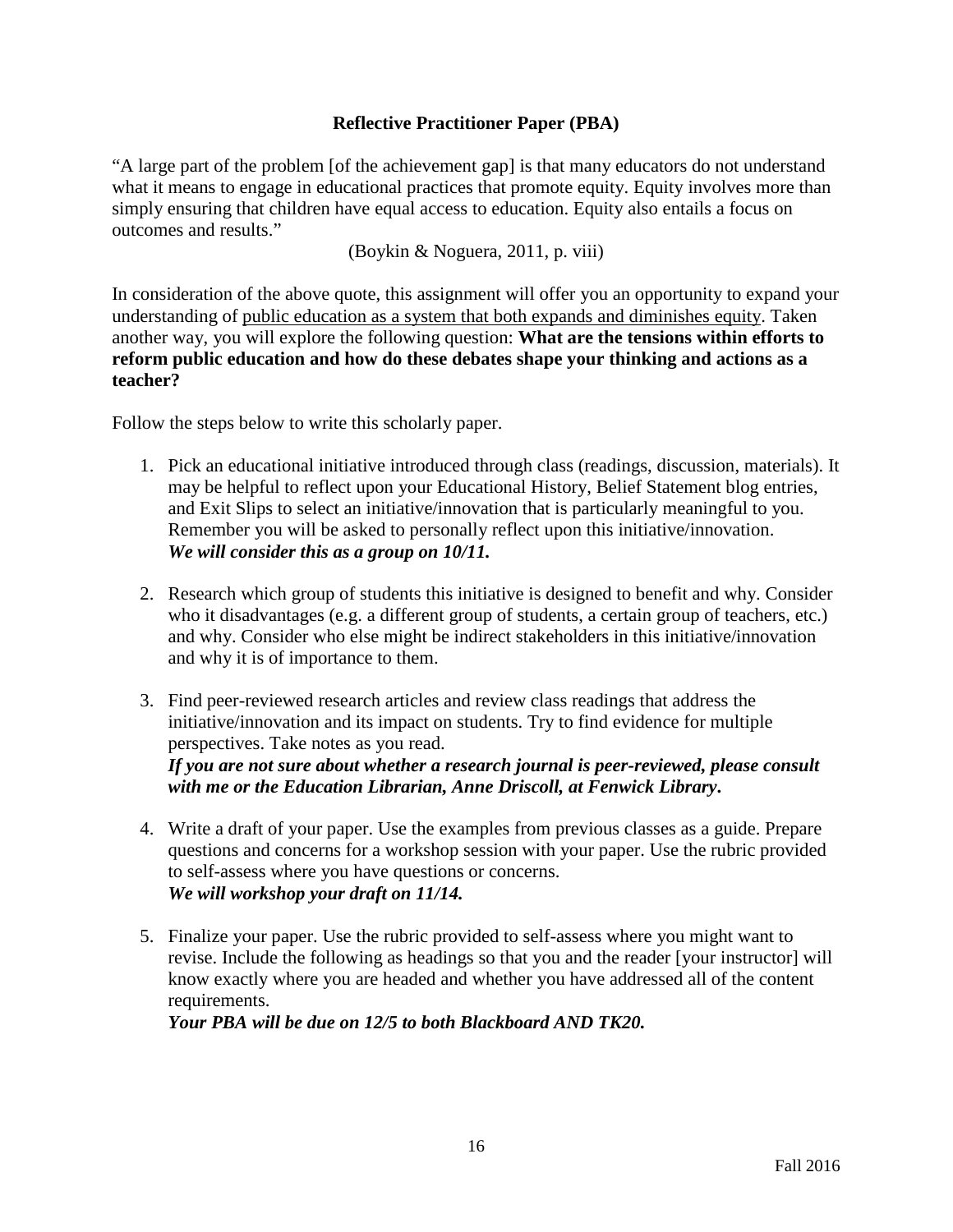#### **Introduction**

• This is where you introduce your topic, establish its significance (hook), and give your reader an advance organizer for the paper.

**Part One** (Name the initiative)

**Description of the initiative Background and historical information of initiative Strengths of the initiative Weaknesses of/challenges to the initiative Implications for teachers** 

• What does this initiative mean for teachers? You will want to think about what is essential for teachers to consider, know, and do within this initiative/innovation.

**Part Two** (Identify the students directly influenced who may be in your classroom)

**Background of the student population targeted by the initiative**

• This may include US, VA, DC demographics as relevant.

- **Classroom/school implications for young learners in this population**
- How has this population of students historically experienced education?
- How do identity characteristics of this population intersect with characteristics of school? How are these students advantaged in specific ways in a classroom or school setting? Why? How are these students disadvantaged? Why?

## **Implications for teachers such as yourself**

- This is where you reflect upon your experiences and background to compare/contrast your background with the previously identified population of students you may be teaching.
- What are the relevant aspects of your identity that may impact how you teach and how these students might learn from you?
- How might these pieces of your identity potentially support how you are able to "see" AND "not see" this identified student population? Why?
- If applicable, what challenges would you need to overcome to "see" these students? How might you advocate for these students?

## **Part Three**

## **Conclusions**

- Based on what you have presented in your paper, what conclusions can you draw about the impact of the initiative on this specific population of students who may be in your future classroom?
- Who is benefitted and how? Who is disadvantaged and how? What does that mean for the group of students targeted by the initiative?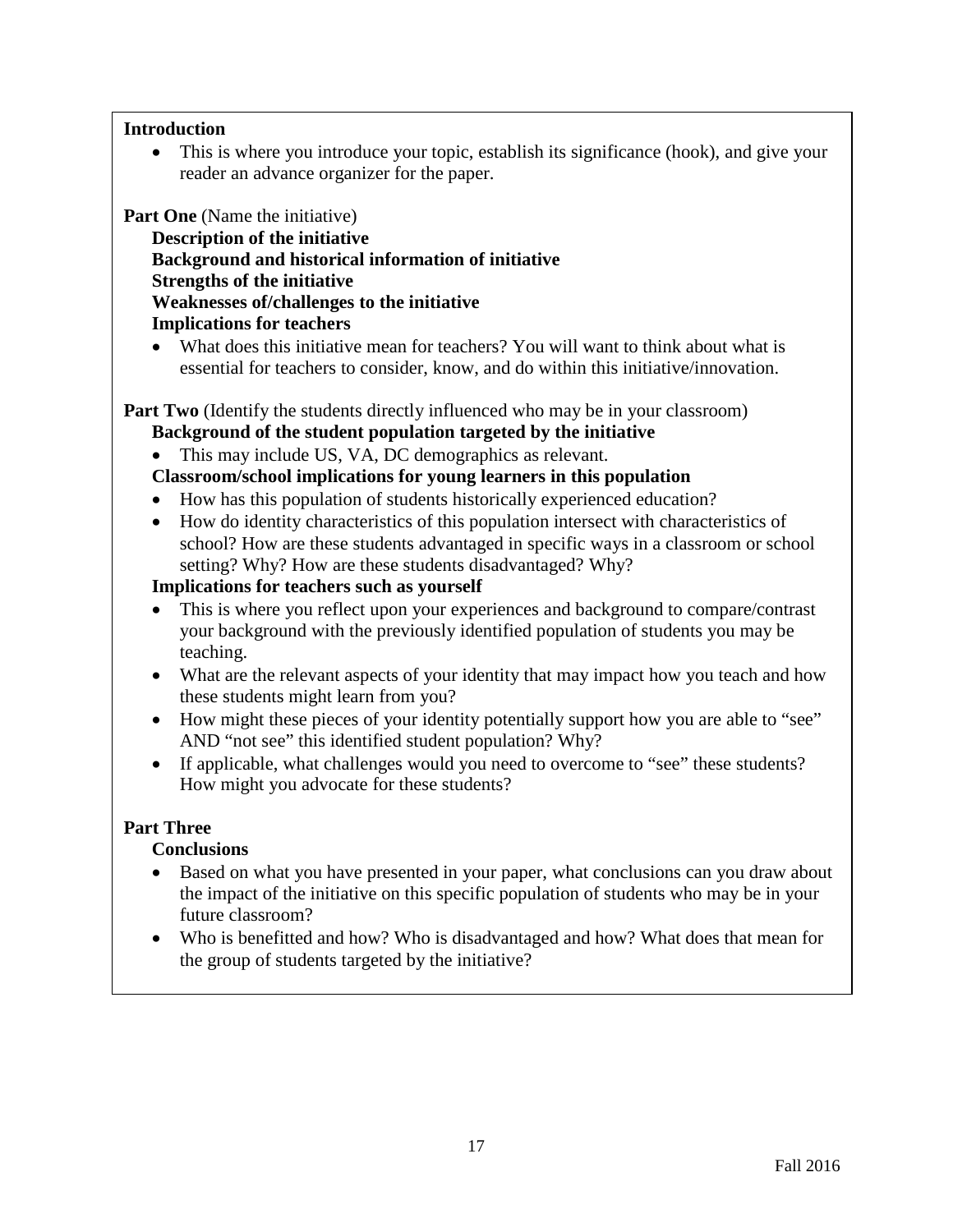#### **TIPS**

#### **While you are writing the paper make sure that you are:**

- Integrating concepts from readings. You CANNOT make a claim without evidence to support it. That evidence comes from your readings and research. Each section needs multiple (2 or more different) sources. I will be looking for breadth and depth in your references.
- Integrating class discussions and integrating experiences and/or personal reflection (especially in Part 2: Implications for teachers such as yourself).

## **Clarity of writing**

- Is logically organized
- Has an introduction that includes the goals/purpose of the paper
- Has points representing strengths and weaknesses of the initiative
- Has smooth transitions between ideas
- Ends with a conclusion that restates the main points of the paper (without introducing new ideas) and draws conclusions about the initiative's outcomes on intended students.
- Information is presented clearly within the page limits **(8-10 pages)**
- has NO grammar or spelling errors. None.
- Read and re-read your writing before submitting.
- If academic writing is difficult for you, ask a colleague or friend to review your work and provide feedback or visit the GMU Writing Center (see link above).

# **APA format**

- title page
- headings
- page numbers
- proper use of in-text citations and appropriately formatted reference list
- Do NOT use standalone quotes in your paper. See the APA links on Blackboard for help with this.
- Do NOT include anything in your reference list that you do not cite in your paper.

## **Submission for evaluation**

- Submit TWICE as there are additional rubrics for APA formatting that are not included in the core content rubric:
	- o Blackboard link in the **Reflective Practitioner Paper** folder in the "Assessments" tab
	- o Tk20 in Blackboard link in the **Reflective Practitioner Paper** folder in the "Assessments" tab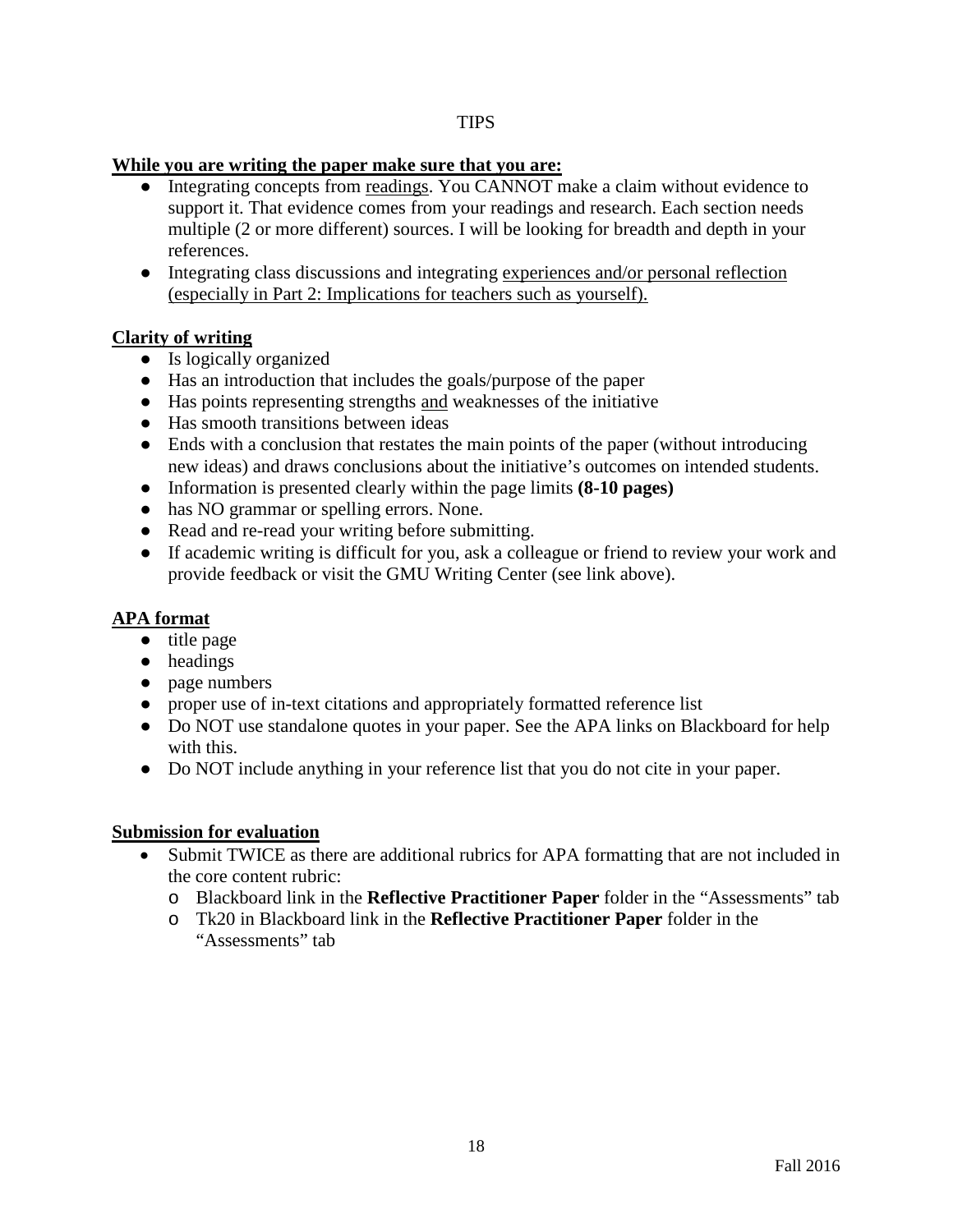# **Assessment Rubric**

|                                                                                          | 4                                                                                                                                                                                         | 3                                                                                                                                                                                       | $\overline{2}$                                                                                                                                                       | $\mathbf{1}$                                                                           |
|------------------------------------------------------------------------------------------|-------------------------------------------------------------------------------------------------------------------------------------------------------------------------------------------|-----------------------------------------------------------------------------------------------------------------------------------------------------------------------------------------|----------------------------------------------------------------------------------------------------------------------------------------------------------------------|----------------------------------------------------------------------------------------|
| Reflective<br>ctitioner Rubric                                                           | <b>Exemplary</b>                                                                                                                                                                          | <b>Maturing</b>                                                                                                                                                                         | <b>Developing</b>                                                                                                                                                    | Unsatisfactor                                                                          |
|                                                                                          | (Met)                                                                                                                                                                                     | (Met)                                                                                                                                                                                   | (Not Met)                                                                                                                                                            | (Not Met)                                                                              |
| ription of the<br>ation initiative<br>$CI$ 5.1                                           | Presents appropriate and<br>complete description of the<br>education initiative, and includes<br>multiple and different supporting<br>references                                          | Presents appropriate<br>description of the education<br>initiative, but is incomplete<br>and/or includes only some<br>supporting references                                             | Presents some description<br>of the education initiative,<br>but is not sufficient and/or<br>lacks supporting<br>references                                          | Lacks description of<br>education initiative                                           |
| ificant historical<br>kground<br>rmation<br>rding the<br>ation initiative<br>$c_{I}$ 5.1 | Presents appropriate and<br>complete significant historical<br>and background information of<br>the education initiative, and<br>includes multiple and different<br>supporting references | Presents appropriate<br>significant historical and<br>background information on<br>the education initiative, but is<br>incomplete and/or includes<br>only some supporting<br>references | Presents some significant<br>historical and background<br>information on the<br>education initiative, but is<br>not sufficient and/or lacks<br>supporting references | Lacks significant his<br>and background info<br>on the education init                  |
| ngths and<br>knesses of the<br>ation initiative<br>CI 5.1                                | Presents appropriate and<br>complete discussion of strengths<br>and weaknesses of the education<br>initiative, and includes multiple<br>and different references                          | Presents appropriate strengths<br>and weaknesses of the<br>education initiative, but is<br>incomplete and/or includes<br>only some supporting<br>references                             | Presents some strengths<br>and weaknesses of the<br>education initiative, but is<br>not sufficient and/or lacks<br>supporting references                             | Lacks strengths and<br>weaknesses of the ed<br>initiative                              |
| lications of the<br>ation initiative<br>eachers<br>CI 5.1                                | Presents appropriate and<br>complete implications of the<br>education initiative for teachers,<br>and includes multiple and<br>different supporting references                            | Presents appropriate<br>implications of the education<br>initiative for teachers, but is<br>incomplete and/or includes<br>only some supporting<br>references                            | Presents some<br>implications of the<br>education initiative for<br>teachers, but is not<br>sufficient and/or lacks<br>supporting references                         | Lacks implications o<br>education initiative f<br>teachers in the identi<br>population |
| kground<br>rmation about<br>argeted<br><b>alation</b> of<br>ents                         | Presents appropriate and<br>complete background<br>information about the targeted<br>population of students and<br>includes multiple and different<br>supporting references               | Presents appropriate<br>background information<br>about the targeted population<br>of students, but is not<br>complete and/or includes<br>some supporting references                    | Presents some background<br>information about the<br>targeted population of<br>students, but is not<br>sufficient and/or lacks<br>supporting references              | Lacks background<br>information about th<br>targeted population o<br>students          |
| CI 3.2                                                                                   |                                                                                                                                                                                           |                                                                                                                                                                                         |                                                                                                                                                                      |                                                                                        |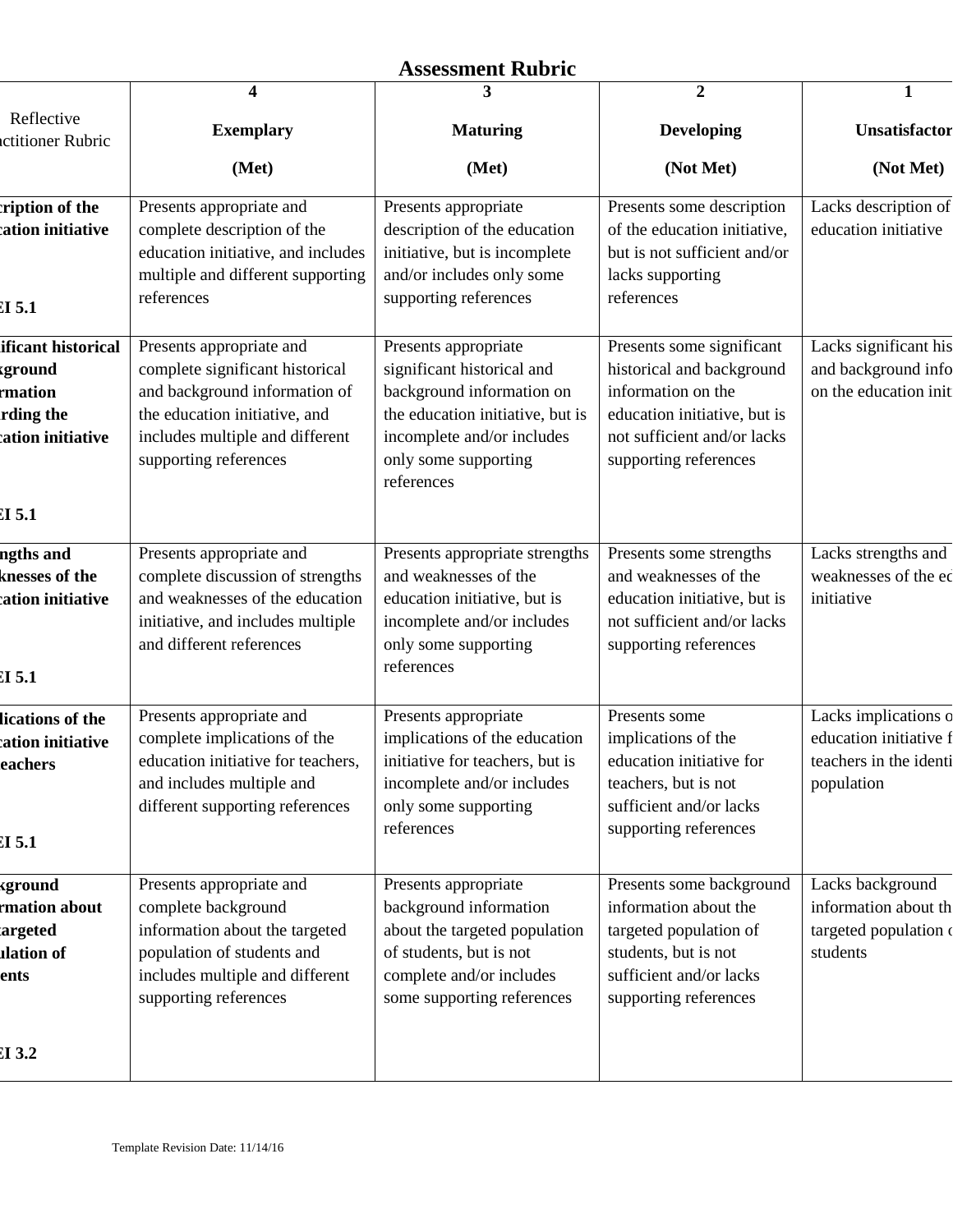| sroom/school      | Presents appropriate and          | Presents appropriate            | Presents some               | Lacks implications f   |
|-------------------|-----------------------------------|---------------------------------|-----------------------------|------------------------|
| ications for      | complete implications for         | implications for students in    | implications for students   | students in the target |
| ents in this      | students in the targeted          | the targeted population, but it | in the targeted population, | population             |
| <b>dation</b>     | population; includes multiple     | is not complete and/or          | but it is not sufficient    |                        |
|                   | and different supporting          | includes only some              | and/or lacks supporting     |                        |
|                   | references                        | supporting references           | references                  |                        |
| $CI$ 3.2          |                                   |                                 |                             |                        |
| lications for     | Presents appropriate and          | Presents appropriate            | Presents some background    | Lacks background       |
| hers such as      | complete background               | background information          | information about the       | information about th   |
| self teaching     | information about the culture,    | about the culture, knowledge,   | culture, knowledge, and     | culture, knowledge,    |
| population of     | knowledge, and attitudes of the   | and attitudes of the identified | attitudes of the identified | attitudes of the ident |
| ents              | identified preservice teacher and | preservice teacher, but is not  | preservice teacher, but is  | preservice teacher     |
|                   | includes multiple and different   | complete and/or includes        | not sufficient and/or lacks |                        |
|                   | supporting references             | some supporting references      | supporting references       |                        |
| $CI$ 3.2          |                                   |                                 |                             |                        |
| clusions          | Presents appropriate and          | Presents appropriate            | Presents some conclusions   | Lacks conclusions of   |
| rding the         | complete conclusions regarding    | conclusions regarding the       | regarding the impact of the | conclusions presente   |
| act of the        | the impact of the initiative;     | impact of the initiative but it | initiative but conclusions  | illogical based on the |
| ative on students | includes multiple and different   | is not complete; includes       | may be vague, and/or        | the paper, and/or lac  |
|                   | supporting references             | some supporting references      | lacks supporting            | supporting reference   |
|                   |                                   |                                 | references                  |                        |
| $CI$ 3.2          |                                   |                                 |                             |                        |
|                   |                                   |                                 |                             |                        |

\*note: multiple references means (2 or more by different authors), some means (1), none means (0).

## ACEI/NCATE Standards addressed in this task

3.2 Adaptation to diverse students—Candidates understand how elementary students differ in their development and approaches to learning, and create instructional opportunities that are adapted to diverse students.

5.1 Professional growth, reflection and evaluation—Candidates are aware of and reflect on their practice in light of research on teaching, professional ethics, and resources available for professional learning; they continually evaluate the effects of their professional decisions and actions on students, families, and other professionals in the learning community and actively seek out opportunities to grow professionally.

In addition to the above standards, this paper must include the following elements of a well-written paper in APA format:

|         | No Errors              | Some Errors             | <b>Multiple Errors</b> |
|---------|------------------------|-------------------------|------------------------|
| Element | $(1 \text{ or } 2pts)$ | $(0.5 \text{ or } 1pt)$ | (0pts)                 |
|         |                        |                         |                        |